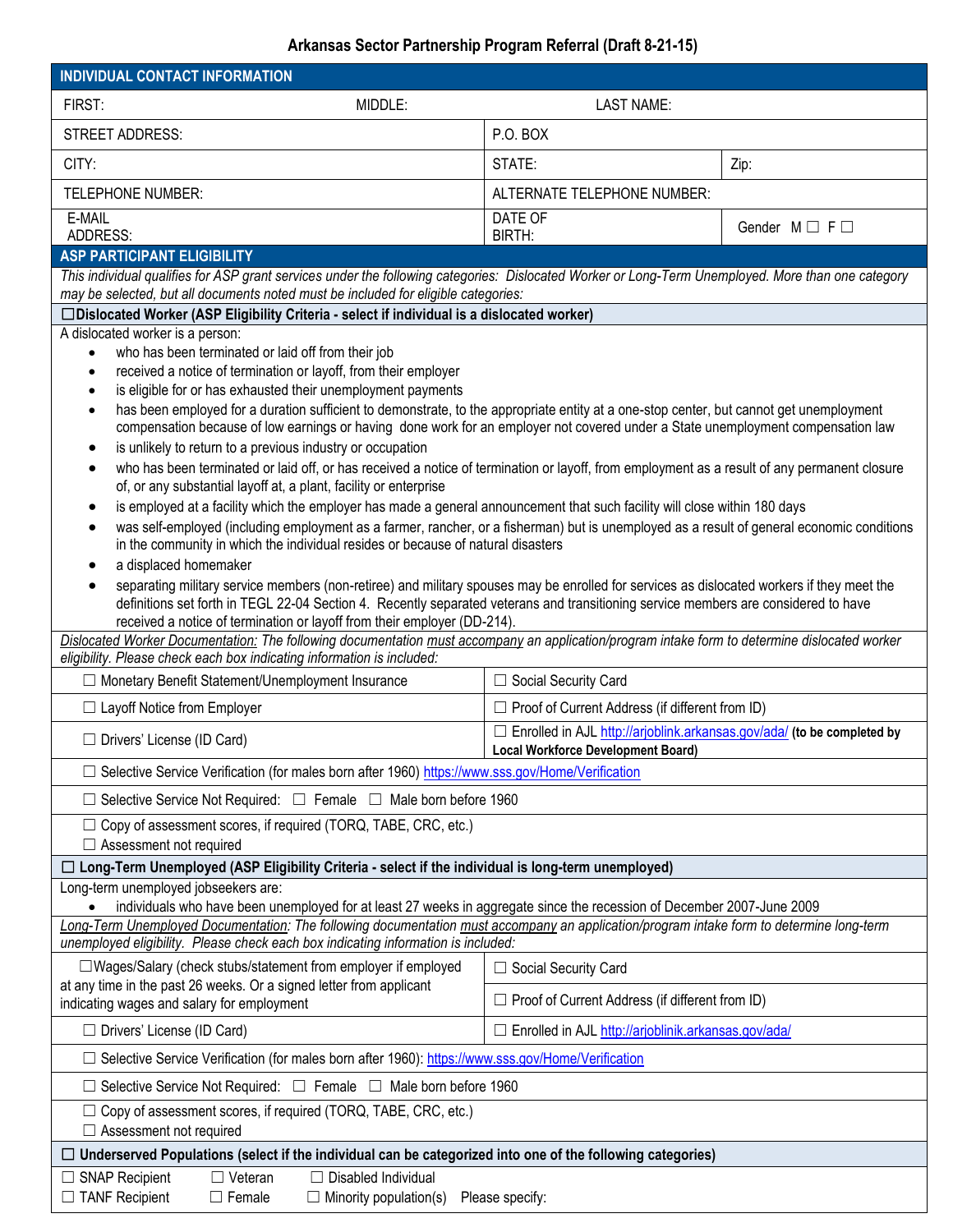| <b>EDUCATION AND TRAINING INTERESTS</b>                                                                        |                 |                                                                |                                                               |  |  |  |  |
|----------------------------------------------------------------------------------------------------------------|-----------------|----------------------------------------------------------------|---------------------------------------------------------------|--|--|--|--|
| At which of the following training provider institutions would you like to enroll?                             |                 |                                                                |                                                               |  |  |  |  |
| $\Box$ Arkansas Northeastern College (ANC)                                                                     |                 | South Arkansas University Technical College (SAUT)             |                                                               |  |  |  |  |
| $\Box$ Arkansas State University Beebe, Searcy Campus (ASUB-Searcy)                                            |                 | Southeast Arkansas College (SEARK)                             |                                                               |  |  |  |  |
| $\Box$ Arkansas State University Newport (ASUN)                                                                |                 | $\Box$ South Arkansas Community College (SACC)                 |                                                               |  |  |  |  |
| $\Box$ Black River Technical College (BRTC)                                                                    |                 | University of Arkansas Community College at Batesville (UACCB) |                                                               |  |  |  |  |
| $\Box$ East Arkansas Community College (EACC)                                                                  |                 |                                                                | University of Arkansas Community College at Morrilton (UACCM) |  |  |  |  |
| □ Northwest Arkansas Community College (NWACC)                                                                 |                 | Arkansas Apprenticeship Coalition (AAC)<br>Please specify:     |                                                               |  |  |  |  |
| $\Box$ Pulaski Technical College (PTC)                                                                         |                 |                                                                |                                                               |  |  |  |  |
| <b>ASP ASSESSMENTS</b>                                                                                         |                 |                                                                |                                                               |  |  |  |  |
| The individual has completed the following assessments:                                                        |                 |                                                                |                                                               |  |  |  |  |
| <b>TORQ</b>                                                                                                    | Score Required: |                                                                | Individual's Score:                                           |  |  |  |  |
| <b>TABE</b><br>$\mathbf{I}$                                                                                    | Score Required: |                                                                | Individual's Score:                                           |  |  |  |  |
| Assessment Not Required (explain):                                                                             |                 |                                                                |                                                               |  |  |  |  |
| <b>CRC</b> Certificate<br><b>Level Obtained:</b><br>Silver<br>Bronze<br>$\Box$ Platinum<br>Gold<br>$\boxtimes$ |                 |                                                                |                                                               |  |  |  |  |
| Other education or career assessment activities completed. Please describe:                                    |                 |                                                                |                                                               |  |  |  |  |

## **Data Consent**

The Arkansas Sector Partnership (ASP) program is a Department of Labor, Employment Training Administration sponsored grant to enable dislocated workers and the long-term unemployed to receive pre-employment and occupational specific training to meet employer needs leading to viable employment opportunities.

The ASP program is required to obtain personal information from all individuals participating in training/educational activities in order to track overall grant program outcomes. This Participant Referral Form will be shared with grant project partners that include: the Arkansas Department of Workforce Services (ADWS), participating Local Workforce Development Boards, participating Community College and Apprenticeship training providers, participating referral organizations, and Winrock International.

I hereby give my permission for the information that I provide to be shared with ASP grant program partners and used to facilitate my enrollment into training under the grant program as well as be used to measure program outcomes for the ASP program.

**Name (signature):** \_\_\_\_\_\_\_\_\_\_\_\_\_\_\_\_\_\_\_\_\_\_\_\_\_\_\_\_\_\_\_\_\_\_\_\_\_\_\_\_\_\_\_\_\_\_\_\_\_\_\_\_ **Date:** \_\_\_\_\_\_\_\_\_\_\_\_\_\_\_\_\_\_\_\_\_\_\_\_\_\_\_\_\_\_

If you have any questions regarding the ASP program please contact Lisa Ferrell [\(lisa.ferrell@arkansas.gov\)](mailto:lisa.ferrell@arkansas.gov) at 501-371-1024 or Mark McManus [\(mark.mcmanus@arkansas.gov\)](mailto:mark.mcmanus@arkansas.gov) 501-978-3953.

| For Office Use Only (to be completed by referring organization)<br>Referring Agency Information:<br>Check box that information is included:<br>ASP Program Intake Application  |
|--------------------------------------------------------------------------------------------------------------------------------------------------------------------------------|
| All required documentation necessary to determine eligibility                                                                                                                  |
| Date of Referral (MM/DD/YYYY)<br>Name of Referring Organization:<br>Name of Organization Contact:<br>Email Address of Organization Contact:<br>Telephone Number (xxx-xxx-xxxx) |
| Referral Notes:                                                                                                                                                                |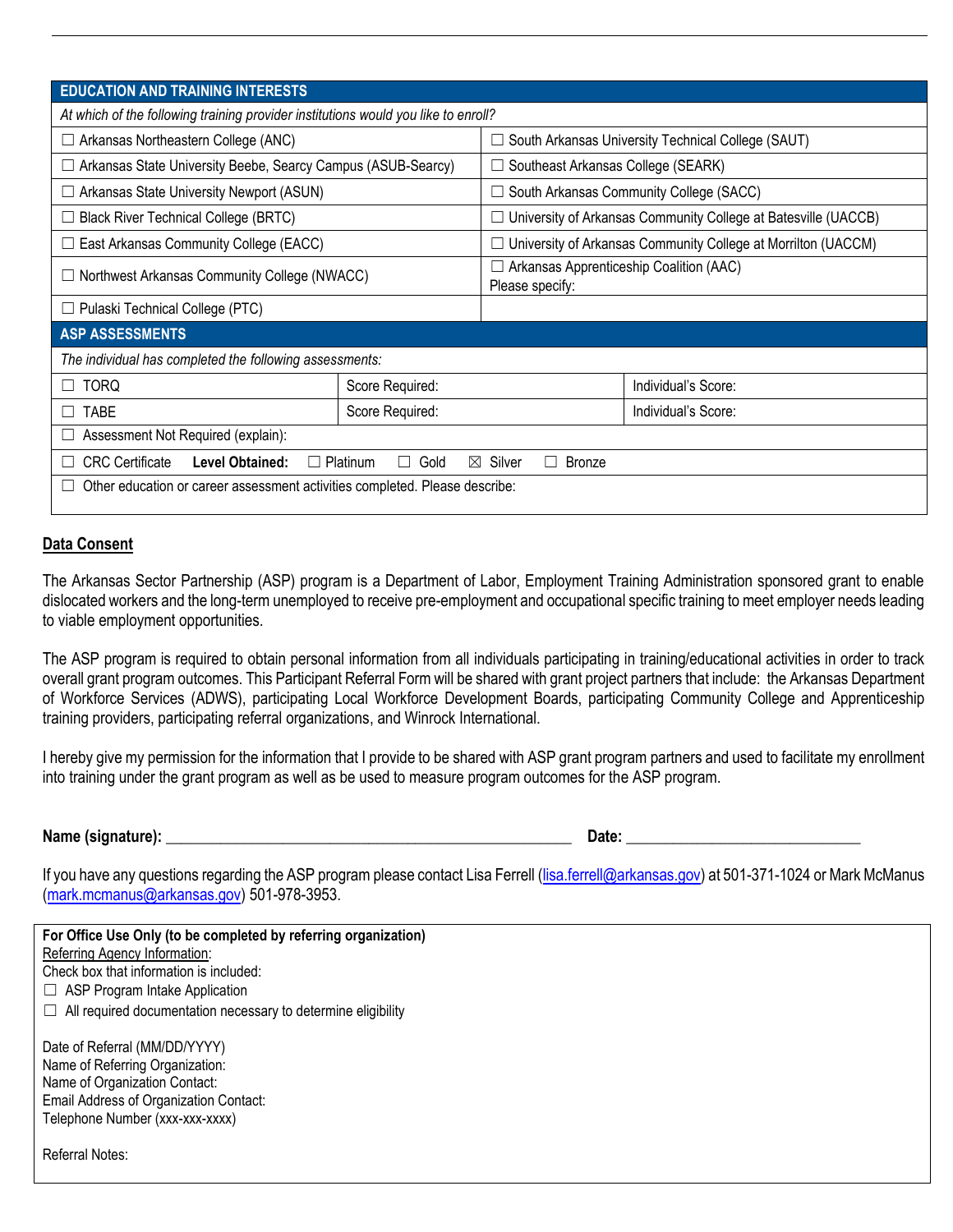## **Arkansas Sector Partnership Program Intake (Draft 8-21-15)**

|                                                                                                                                                                   |                             | (This information will be treated as confidential and used only by staff providing services.)                                                                          |                                                                 |                                                                                         |                                              |                                     |                                      |                                            |                                   |  |
|-------------------------------------------------------------------------------------------------------------------------------------------------------------------|-----------------------------|------------------------------------------------------------------------------------------------------------------------------------------------------------------------|-----------------------------------------------------------------|-----------------------------------------------------------------------------------------|----------------------------------------------|-------------------------------------|--------------------------------------|--------------------------------------------|-----------------------------------|--|
| SOCIAL SECURITY NUMBER:                                                                                                                                           |                             |                                                                                                                                                                        |                                                                 | DATE:                                                                                   |                                              |                                     |                                      |                                            |                                   |  |
| FIRST:<br>MIDDLE:                                                                                                                                                 |                             |                                                                                                                                                                        |                                                                 | <b>LAST NAME:</b>                                                                       |                                              |                                     |                                      |                                            |                                   |  |
| <b>STREET ADDRESS:</b>                                                                                                                                            |                             |                                                                                                                                                                        |                                                                 | P.O. BOX:                                                                               |                                              |                                     |                                      |                                            |                                   |  |
| CITY:<br>COUNTY:                                                                                                                                                  |                             |                                                                                                                                                                        |                                                                 |                                                                                         | $\Box$ URBAN $\Box$ RURAL STATE:             |                                     | ZIP:                                 |                                            |                                   |  |
| TELEPHONE #:                                                                                                                                                      |                             | ALTERNATE TELEPHONE #:                                                                                                                                                 |                                                                 |                                                                                         |                                              |                                     | FAX#:                                |                                            |                                   |  |
| E-MAIL<br>ADDRESS:                                                                                                                                                |                             |                                                                                                                                                                        |                                                                 | DATE OF<br>BIRTH:                                                                       |                                              |                                     |                                      |                                            | Gender: $\Box$ Male $\Box$ Female |  |
| Do you have a disability?<br>$\Box$ Yes $\Box$ No                                                                                                                 |                             | Are you a single, separated, divorced, or widowed individual with primary responsibility<br>for one or more dependents under the age of $18? \square$ Yes $\square$ No |                                                                 |                                                                                         |                                              |                                     | Number in family:<br>(counting self) |                                            |                                   |  |
| Ethnicity:                                                                                                                                                        |                             | Education status:                                                                                                                                                      |                                                                 |                                                                                         |                                              |                                     |                                      | Have you served on active duty with the    |                                   |  |
| $\Box$ Hispanic or Latino                                                                                                                                         |                             | □ In-school, high school or less, include ABE/ GED                                                                                                                     |                                                                 |                                                                                         |                                              |                                     | U.S. Armed Forces?                   |                                            |                                   |  |
| $\Box$ Not Hispanic or Latino                                                                                                                                     |                             | □ In-school, alternative school                                                                                                                                        |                                                                 |                                                                                         |                                              |                                     | □ Yes, 180 days or less              |                                            |                                   |  |
| Race: (Check all that apply)                                                                                                                                      |                             | □ In-school, post-high school                                                                                                                                          |                                                                 |                                                                                         |                                              |                                     | $\Box$ Yes, more than 180 days       |                                            |                                   |  |
| □ White or Caucasian                                                                                                                                              |                             | $\Box$ Not attending school or high school dropout                                                                                                                     |                                                                 |                                                                                         |                                              | $\Box$ No                           |                                      |                                            |                                   |  |
| $\Box$ Asian or Asian American                                                                                                                                    |                             | $\Box$ Not attending school; high school graduate                                                                                                                      |                                                                 |                                                                                         |                                              |                                     |                                      |                                            |                                   |  |
| $\Box$ Black or African American                                                                                                                                  |                             |                                                                                                                                                                        |                                                                 |                                                                                         |                                              |                                     |                                      | If Yes, answer VETERAN questions, on       |                                   |  |
| $\Box$ Hawaiian or Other Pacific Islander                                                                                                                         |                             | <b>Highest Grade Completed: 12</b>                                                                                                                                     |                                                                 |                                                                                         |                                              | Next page.                          |                                      |                                            |                                   |  |
| $\Box$ American Indian or Alaska Native                                                                                                                           |                             |                                                                                                                                                                        |                                                                 |                                                                                         |                                              |                                     |                                      |                                            |                                   |  |
| EMPLOYMENT STATUS, WORKER STATUS, CITIZENSHIP, ETC.                                                                                                               |                             |                                                                                                                                                                        |                                                                 |                                                                                         |                                              |                                     |                                      |                                            |                                   |  |
| <b>Employment Status:</b>                                                                                                                                         |                             | Select your interstate worker status:                                                                                                                                  |                                                                 |                                                                                         |                                              |                                     |                                      | State Unemployment Insurance:              |                                   |  |
| $\Box$ Employed $\Box$ Not employed                                                                                                                               |                             | $\Box$ Live in another state but looking for work in AR                                                                                                                |                                                                 |                                                                                         |                                              |                                     | $\Box$ State claimant                |                                            |                                   |  |
| $\Box$ Employed, but with notice of                                                                                                                               |                             | $\Box$ Live in AR but looking for work in another state                                                                                                                |                                                                 |                                                                                         |                                              | $\Box$ Federal or military claimant |                                      |                                            |                                   |  |
| termination or military separation                                                                                                                                |                             | $\Box$ Live in AR and looking for work in AR                                                                                                                           |                                                                 |                                                                                         |                                              |                                     |                                      | $\Box$ Extended benefits claimant          |                                   |  |
| Number of weeks not employed during                                                                                                                               |                             | $\Box$ Live in AR and looking for work in AR and other states                                                                                                          |                                                                 |                                                                                         |                                              | $\Box$ TRA claimant                 |                                      |                                            |                                   |  |
| the last 26 weeks:                                                                                                                                                |                             | $\Box$ Live in another state and looking for work in another state                                                                                                     |                                                                 |                                                                                         |                                              | $\Box$ Exhausted UI benefits        |                                      |                                            |                                   |  |
|                                                                                                                                                                   |                             |                                                                                                                                                                        |                                                                 |                                                                                         |                                              |                                     | $\Box$ Not a claimant                |                                            |                                   |  |
| Are you registered with                                                                                                                                           |                             | Citizenship: □ U.S. Citizen                                                                                                                                            | Do you have a valid AR driver's license?                        |                                                                                         |                                              |                                     |                                      |                                            |                                   |  |
| Selective Service?                                                                                                                                                |                             | □ Non-citizen not eligible to work in U.S                                                                                                                              |                                                                 |                                                                                         |                                              |                                     | $\Box$ Yes                           | $\Box$ No                                  |                                   |  |
| $\Box$ Yes $\Box$ No $\Box$ Exempt                                                                                                                                |                             | □ Non-Citizen eligible to work in U.S.                                                                                                                                 |                                                                 |                                                                                         |                                              |                                     |                                      | Class: $\Box A$ $\Box B$ $\Box C$ $\Box D$ |                                   |  |
|                                                                                                                                                                   |                             | Alien Cert. #:<br>INS Form #:                                                                                                                                          |                                                                 |                                                                                         |                                              |                                     |                                      | Endorsement:                               |                                   |  |
| <b>WORK HISTORY</b>                                                                                                                                               | (ENTER YOUR LAST JOB FIRST) |                                                                                                                                                                        |                                                                 |                                                                                         |                                              |                                     |                                      |                                            |                                   |  |
| Company Name:                                                                                                                                                     |                             |                                                                                                                                                                        |                                                                 |                                                                                         | Supervisor or Contact Person & Phone Number: |                                     |                                      |                                            |                                   |  |
| City:<br>State:                                                                                                                                                   |                             |                                                                                                                                                                        |                                                                 | <b>JOB TITLE:</b>                                                                       |                                              |                                     |                                      |                                            |                                   |  |
| From: To:                                                                                                                                                         |                             |                                                                                                                                                                        | Description and duties of the job:                              |                                                                                         |                                              |                                     |                                      |                                            |                                   |  |
|                                                                                                                                                                   |                             |                                                                                                                                                                        | Hours/week:                                                     |                                                                                         |                                              |                                     |                                      |                                            |                                   |  |
| Wage: $Click$ here to enter text. per $\Box$ Hour $\Box$ Year $\Box$ Other:                                                                                       |                             |                                                                                                                                                                        | Reason for leaving: □Quit □Fired □Layoff □Labor dispute □Other: |                                                                                         |                                              |                                     |                                      |                                            |                                   |  |
| Company Name:                                                                                                                                                     |                             |                                                                                                                                                                        | Supervisor or Contact Person & Phone Number:                    |                                                                                         |                                              |                                     |                                      |                                            |                                   |  |
| City:<br>State:                                                                                                                                                   |                             |                                                                                                                                                                        | <b>JOB TITLE:</b>                                               |                                                                                         |                                              |                                     |                                      |                                            |                                   |  |
| From:                                                                                                                                                             | To:                         |                                                                                                                                                                        | Description and duties of the job:                              |                                                                                         |                                              |                                     |                                      |                                            |                                   |  |
|                                                                                                                                                                   |                             |                                                                                                                                                                        | Hours/week:                                                     |                                                                                         |                                              |                                     |                                      |                                            |                                   |  |
| per □Hour □Year □Other:<br>Wage: \$                                                                                                                               |                             |                                                                                                                                                                        | Reason for leaving: □Quit □Fired □Layoff □Labor dispute □Other: |                                                                                         |                                              |                                     |                                      |                                            |                                   |  |
| Company Name:                                                                                                                                                     |                             |                                                                                                                                                                        | Supervisor or Contact Person & Phone Number:                    |                                                                                         |                                              |                                     |                                      |                                            |                                   |  |
|                                                                                                                                                                   |                             |                                                                                                                                                                        |                                                                 |                                                                                         |                                              |                                     |                                      |                                            |                                   |  |
| City:<br>State:                                                                                                                                                   |                             |                                                                                                                                                                        |                                                                 | <b>JOB TITLE:</b>                                                                       |                                              |                                     |                                      |                                            |                                   |  |
| From:<br>To:                                                                                                                                                      |                             |                                                                                                                                                                        |                                                                 |                                                                                         | Description and duties of the job:           |                                     |                                      |                                            |                                   |  |
| Wage: \$<br>per □Hour □Year □Other:                                                                                                                               |                             |                                                                                                                                                                        |                                                                 | Hours/week:<br>Reason for leaving: □Quit □Fired □Layoff □Labor dispute<br>$\Box$ Other: |                                              |                                     |                                      |                                            |                                   |  |
| I attest that the information stated is true and accurate and I understand that the<br>Information provided, if misrepresented, or incomplete, may be grounds for |                             |                                                                                                                                                                        |                                                                 |                                                                                         | APPLICANT SIGNATURE:                         |                                     |                                      |                                            | DATE:                             |  |
| immediate termination and/or penalties specified by law. I allow release of this                                                                                  |                             |                                                                                                                                                                        |                                                                 |                                                                                         | PARENT/GUARDIAN SIGNATURE:                   |                                     |                                      |                                            | DATE:                             |  |
| information for eligibility verification purposes.                                                                                                                |                             |                                                                                                                                                                        |                                                                 |                                                                                         |                                              |                                     |                                      |                                            |                                   |  |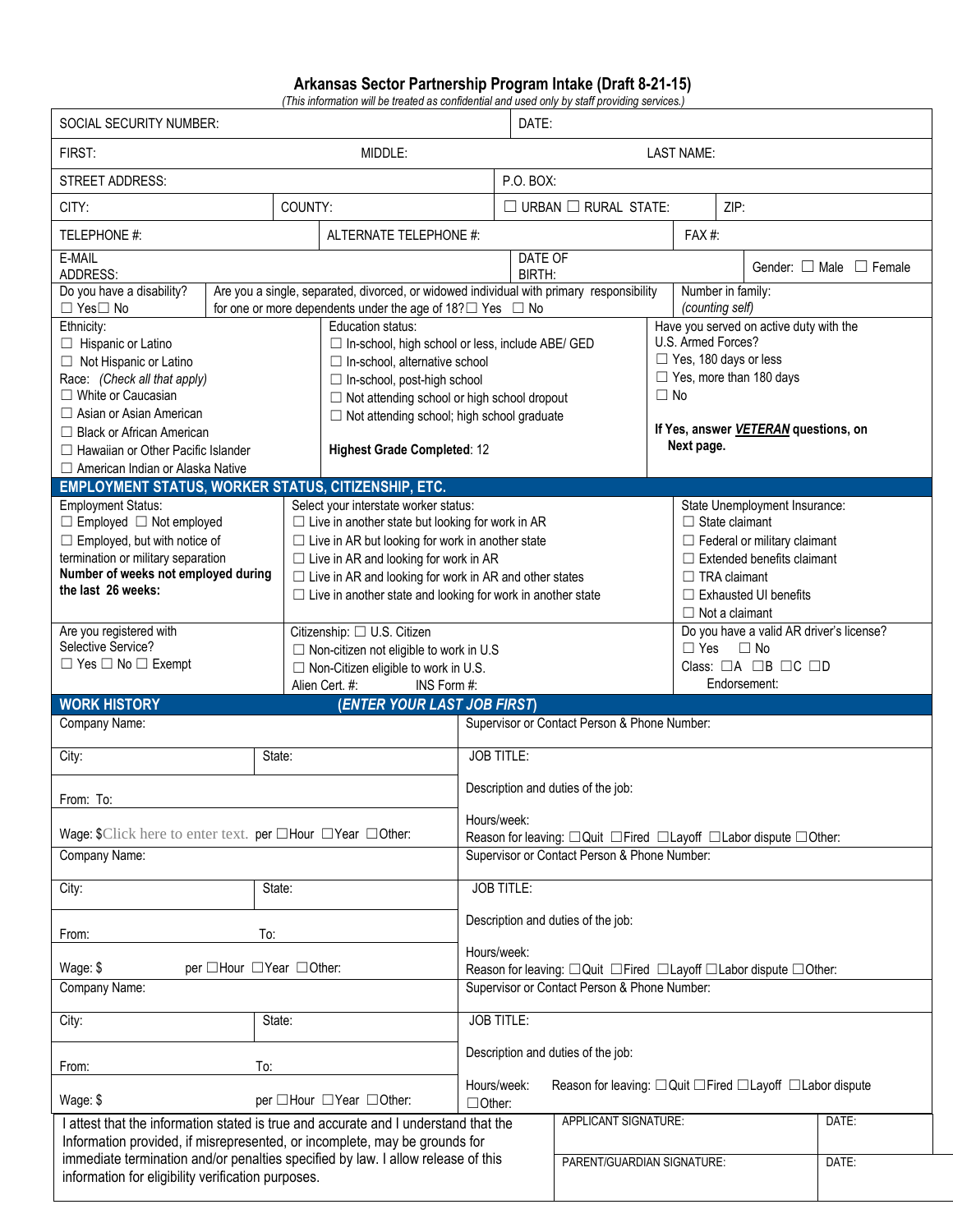| NAME:                                                                                                                                                                                                                                                         |                                                                                                                                                  |                                                                                                                                                                 |                              |  |  |  |  |  |
|---------------------------------------------------------------------------------------------------------------------------------------------------------------------------------------------------------------------------------------------------------------|--------------------------------------------------------------------------------------------------------------------------------------------------|-----------------------------------------------------------------------------------------------------------------------------------------------------------------|------------------------------|--|--|--|--|--|
|                                                                                                                                                                                                                                                               | If you answered that you are a VETERAN, please answer the questions in this section                                                              |                                                                                                                                                                 |                              |  |  |  |  |  |
| Select your branch of service:                                                                                                                                                                                                                                | Active Duty Start Date:                                                                                                                          | Active Duty End Date:                                                                                                                                           |                              |  |  |  |  |  |
| □U.S. Air Force                                                                                                                                                                                                                                               | □Honorable □Other □ Dishonorable<br>Type of Discharge:                                                                                           |                                                                                                                                                                 |                              |  |  |  |  |  |
| $\Box$ U.S. Army                                                                                                                                                                                                                                              |                                                                                                                                                  |                                                                                                                                                                 | $\square$ No<br>$\Box$ Yes   |  |  |  |  |  |
| □U.S. Coast Guard                                                                                                                                                                                                                                             |                                                                                                                                                  | $\Box$ Yes<br>$\square$ No                                                                                                                                      |                              |  |  |  |  |  |
| $\Box$ U.S. Marine                                                                                                                                                                                                                                            |                                                                                                                                                  |                                                                                                                                                                 |                              |  |  |  |  |  |
| $\Box$ U.S. Navy                                                                                                                                                                                                                                              |                                                                                                                                                  |                                                                                                                                                                 | $\Box$ Yes<br>$\square$ No   |  |  |  |  |  |
| Veteran Type: □Veteran □Campaign<br>$\square$ No<br>$\Box$ Yes                                                                                                                                                                                                |                                                                                                                                                  |                                                                                                                                                                 |                              |  |  |  |  |  |
|                                                                                                                                                                                                                                                               |                                                                                                                                                  |                                                                                                                                                                 |                              |  |  |  |  |  |
|                                                                                                                                                                                                                                                               |                                                                                                                                                  |                                                                                                                                                                 |                              |  |  |  |  |  |
|                                                                                                                                                                                                                                                               |                                                                                                                                                  |                                                                                                                                                                 |                              |  |  |  |  |  |
|                                                                                                                                                                                                                                                               |                                                                                                                                                  |                                                                                                                                                                 | $\Box$ Yes<br>$\square$ No   |  |  |  |  |  |
|                                                                                                                                                                                                                                                               | Has your disability been rated at less than 30%, and has the Department of Veterans Affairs classified you as a "Special Disabled                |                                                                                                                                                                 |                              |  |  |  |  |  |
|                                                                                                                                                                                                                                                               |                                                                                                                                                  |                                                                                                                                                                 | $\Box$ Yes<br>$\square$ No   |  |  |  |  |  |
| What is your current disability rating from the Department of Veteran Affairs?                                                                                                                                                                                | $\%$                                                                                                                                             |                                                                                                                                                                 |                              |  |  |  |  |  |
|                                                                                                                                                                                                                                                               | Was your spouse in the military? $\square$ Yes - answer the questions below in this section                                                      | $\Box$ No - skip this section                                                                                                                                   |                              |  |  |  |  |  |
|                                                                                                                                                                                                                                                               |                                                                                                                                                  | $\Box$ Yes                                                                                                                                                      | $\square$ No                 |  |  |  |  |  |
|                                                                                                                                                                                                                                                               |                                                                                                                                                  | Are you the spouse of any member of the Armed Forces service who, at this time, has been in any one or more of the following categories for more than 90 days?  |                              |  |  |  |  |  |
| $\Box$ Missing in action                                                                                                                                                                                                                                      | $\Box$ Forcibly detained or interned by a foreign government or power                                                                            |                                                                                                                                                                 |                              |  |  |  |  |  |
| $\Box$ Captured in the line of duty                                                                                                                                                                                                                           | $\Box$ No                                                                                                                                        |                                                                                                                                                                 |                              |  |  |  |  |  |
|                                                                                                                                                                                                                                                               | Are you the spouse of a person who has a total disability permanent in nature resulting from a military service-connected disability?            | $\Box$ Yes                                                                                                                                                      | $\square$ No                 |  |  |  |  |  |
|                                                                                                                                                                                                                                                               | Are you the spouse of a veteran who died while diagnosed with a total disability permanent in nature resulting from a military service-connected |                                                                                                                                                                 |                              |  |  |  |  |  |
|                                                                                                                                                                                                                                                               |                                                                                                                                                  | $\Box$ Yes                                                                                                                                                      | $\square$ No                 |  |  |  |  |  |
|                                                                                                                                                                                                                                                               |                                                                                                                                                  | Are you the spouse of a military service member of the armed forces who is receiving transitional services prior to retirement or discharge from military       |                              |  |  |  |  |  |
|                                                                                                                                                                                                                                                               |                                                                                                                                                  | $\Box$ Yes                                                                                                                                                      | $\square$ No                 |  |  |  |  |  |
|                                                                                                                                                                                                                                                               |                                                                                                                                                  |                                                                                                                                                                 |                              |  |  |  |  |  |
| Are you a seasonal farm worker or migrant farm worker? $\Box$ Yes                                                                                                                                                                                             |                                                                                                                                                  | $\boxtimes$ No If Yes, please answer the following questions:                                                                                                   |                              |  |  |  |  |  |
|                                                                                                                                                                                                                                                               |                                                                                                                                                  | $\Box$ Yes<br>$\Box$ Yes                                                                                                                                        | $\square$ No<br>$\square$ No |  |  |  |  |  |
|                                                                                                                                                                                                                                                               |                                                                                                                                                  |                                                                                                                                                                 |                              |  |  |  |  |  |
|                                                                                                                                                                                                                                                               |                                                                                                                                                  |                                                                                                                                                                 |                              |  |  |  |  |  |
|                                                                                                                                                                                                                                                               |                                                                                                                                                  |                                                                                                                                                                 |                              |  |  |  |  |  |
|                                                                                                                                                                                                                                                               |                                                                                                                                                  |                                                                                                                                                                 |                              |  |  |  |  |  |
|                                                                                                                                                                                                                                                               |                                                                                                                                                  |                                                                                                                                                                 |                              |  |  |  |  |  |
| If you answered NOT EMPLOYED or you have been laid off or you have received notice that you will be laid off, please answer the following                                                                                                                     |                                                                                                                                                  |                                                                                                                                                                 |                              |  |  |  |  |  |
| questions:                                                                                                                                                                                                                                                    |                                                                                                                                                  |                                                                                                                                                                 |                              |  |  |  |  |  |
| Please select the ONE that best describes your situation:                                                                                                                                                                                                     |                                                                                                                                                  |                                                                                                                                                                 |                              |  |  |  |  |  |
|                                                                                                                                                                                                                                                               | □Have you been laid off or received a notice of layoff from your employer as a result of a reduction in the employer's workforce?                |                                                                                                                                                                 |                              |  |  |  |  |  |
|                                                                                                                                                                                                                                                               | □ Have you been laid off or received a notice of layoff from your employer as a result of a permanent closing or major layoff?                   |                                                                                                                                                                 |                              |  |  |  |  |  |
|                                                                                                                                                                                                                                                               | $\Box$ Are you employed by an employer who has made a general announcement that the business will close within 180 days?                         |                                                                                                                                                                 |                              |  |  |  |  |  |
|                                                                                                                                                                                                                                                               |                                                                                                                                                  |                                                                                                                                                                 |                              |  |  |  |  |  |
| □Are you employed by an employer who has made a general announcement that the business will close without naming a specific date?<br>□Were you self-employed and are now unemployed due to general economic conditions or natural disaster in your community? |                                                                                                                                                  |                                                                                                                                                                 |                              |  |  |  |  |  |
|                                                                                                                                                                                                                                                               |                                                                                                                                                  | □ Are you a displaced homemaker? A displaced homemaker is an individual who was dependent on support from a family member whose support is no longer available, |                              |  |  |  |  |  |
| is unemployed or underemployed, and is having difficulty finding a job or finding a good job.                                                                                                                                                                 |                                                                                                                                                  |                                                                                                                                                                 |                              |  |  |  |  |  |
| $\Box$ Are you unemployed as a result of military closures or realignments?                                                                                                                                                                                   |                                                                                                                                                  |                                                                                                                                                                 |                              |  |  |  |  |  |
|                                                                                                                                                                                                                                                               | □ Are you unemployed due to multiple layoffs in a single local community significantly increasing the total number of unemployed workers?        |                                                                                                                                                                 |                              |  |  |  |  |  |
|                                                                                                                                                                                                                                                               |                                                                                                                                                  |                                                                                                                                                                 |                              |  |  |  |  |  |
| □ Are you unemployed due to emergencies or natural disasters which have been declared eligible for public assistance by the Federal Emergency Management Agency                                                                                               |                                                                                                                                                  |                                                                                                                                                                 |                              |  |  |  |  |  |
| (FEMA)?<br>$\Box$ None of the above                                                                                                                                                                                                                           |                                                                                                                                                  |                                                                                                                                                                 |                              |  |  |  |  |  |
| If you were terminated or laid off (dislocated) from your last job, or if you are                                                                                                                                                                             |                                                                                                                                                  | If you were terminated or laid off (dislocated) from your last job, please                                                                                      |                              |  |  |  |  |  |
| unemployed due to a natural disaster, please answer the questions in this section.                                                                                                                                                                            |                                                                                                                                                  | answer the questions in this section.                                                                                                                           |                              |  |  |  |  |  |
|                                                                                                                                                                                                                                                               |                                                                                                                                                  | Are you likely to return to your previous occupation or industry? □ Yes □ No                                                                                    |                              |  |  |  |  |  |
| Please enter your termination or layoff date:<br>From what industry were you dislocated?:                                                                                                                                                                     |                                                                                                                                                  | Have you received information that you are eligible for unemployment                                                                                            |                              |  |  |  |  |  |
| What was your occupation (job) at the time of your dislocation?:                                                                                                                                                                                              |                                                                                                                                                  | benefits or that you have exhausted your unemployment benefits?                                                                                                 |                              |  |  |  |  |  |
| Number of months at employer of dislocation:                                                                                                                                                                                                                  |                                                                                                                                                  | Yes□ No □                                                                                                                                                       |                              |  |  |  |  |  |
| Hourly wage at dislocation (\$0.00): \$                                                                                                                                                                                                                       |                                                                                                                                                  | Have you received information that you are not eligible for unemployment                                                                                        |                              |  |  |  |  |  |
|                                                                                                                                                                                                                                                               |                                                                                                                                                  | benefits due to a lack of sufficient earnings or that you performed services for                                                                                |                              |  |  |  |  |  |
|                                                                                                                                                                                                                                                               |                                                                                                                                                  | an employer not covered by unemployment insurance?                                                                                                              | Yes $\Box$ No $\Box$         |  |  |  |  |  |
| I attest that the information states above is true and accurate, and I understand the above information, if misrepresented, or incomplete,                                                                                                                    |                                                                                                                                                  |                                                                                                                                                                 |                              |  |  |  |  |  |

|  |  | may be grounds for immediate termination and/or penalties as specified by law. |  |  |  |
|--|--|--------------------------------------------------------------------------------|--|--|--|
|  |  |                                                                                |  |  |  |
|  |  |                                                                                |  |  |  |

Applicant Signature: \_\_\_\_\_\_\_\_\_\_\_\_\_\_\_\_\_\_\_\_\_\_\_\_\_\_\_\_\_\_\_\_\_\_\_\_\_\_\_\_\_\_\_\_\_\_\_\_\_\_\_\_\_\_\_\_\_\_\_\_ Date:

Parent or Guardian Signature: \_\_\_\_\_\_\_\_\_\_\_\_\_\_\_\_\_\_\_\_\_\_\_\_\_\_\_\_\_\_\_\_\_\_\_\_\_\_\_\_\_\_\_\_\_\_\_\_\_\_\_\_ Date: